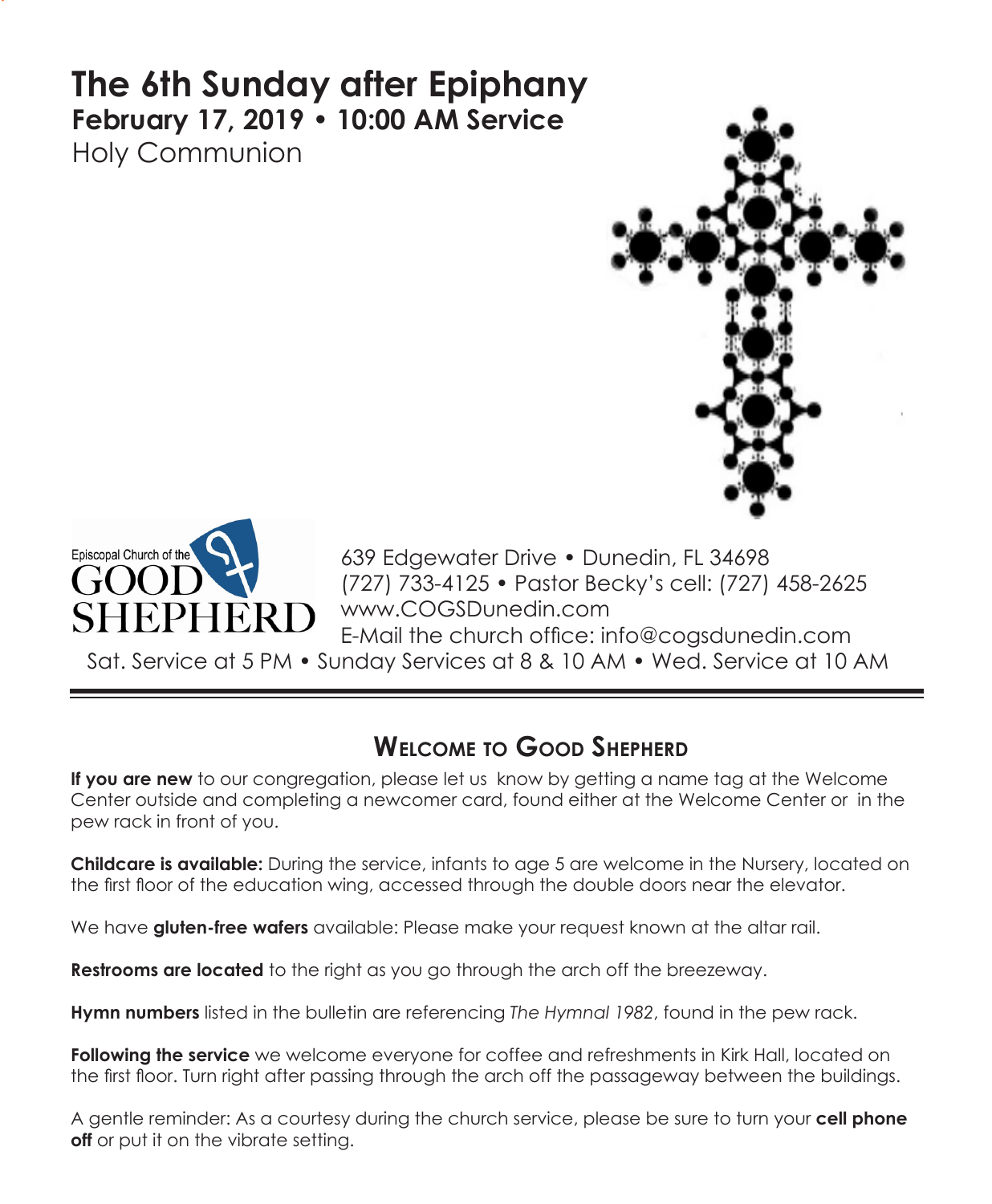## **Gathering for Worship**

| <b>PRELUDE</b><br>[Please stand when the chimes sound.] | <b>Benedictus</b>                                                                                                                                                                         | A. Rowley |
|---------------------------------------------------------|-------------------------------------------------------------------------------------------------------------------------------------------------------------------------------------------|-----------|
| <b>GATHERING HYMN</b>                                   | Father, We Praise Thee<br>Father, we praise thee, now the night is over,<br>active and watchful, stand we all before thee;<br>singing we offer prayer and meditation: thus we adore thee. |           |
|                                                         | Monarch of all things, fit us for thy mansions;<br>banish our weakness, health and wholeness sending;<br>bring us to heaven, where thy saints united joy without ending.                  |           |

*All holy Father, Son, and equal Spirit, Trinity blessed, send us thy salvation; thine is the glory, gleaming and resounding through all creation.* 

**Welcome, Announcements and Mission Moment**

*[Please be seated.]*

### **Acclamation**

*[Please stand.]*

- P Blessed be God: Father, Son, and Holy Spirit.
- C **And blessed be his kingdom, now and for ever. Amen.**

**Collect for Purity**

a **Almighty God, to you all hearts are open, all desires known, and from you no secrets are hid: Cleanse the thoughts of our hearts by the inspiration of your Holy Spirit, that we may perfectly love you, and worthily magnify your holy Name; through Christ our Lord. Amen.**

**Hymn of Praise** *Christ, Whose Glory Fills the Skies* 7 *Christ, whose glory fills the skies, Christ, the true, the only Light, Sun of Righteousness, arise! Triumph o'er the shades of night: Dayspring from on high, be near; Daystar, in my heart appear.*

*Dark and cheerless is the morn unaccompanied by thee; joyless is the day's return, till thy mercy's beams I see, till they inward light impart, glad my eyes, and warm my heart.*

*Visit then this soul of mine! Pierce the gloom of sin and grief! Fill me, radiancy divine; scatter all my unbelief; more and more thyself display, shining to the perfect day.*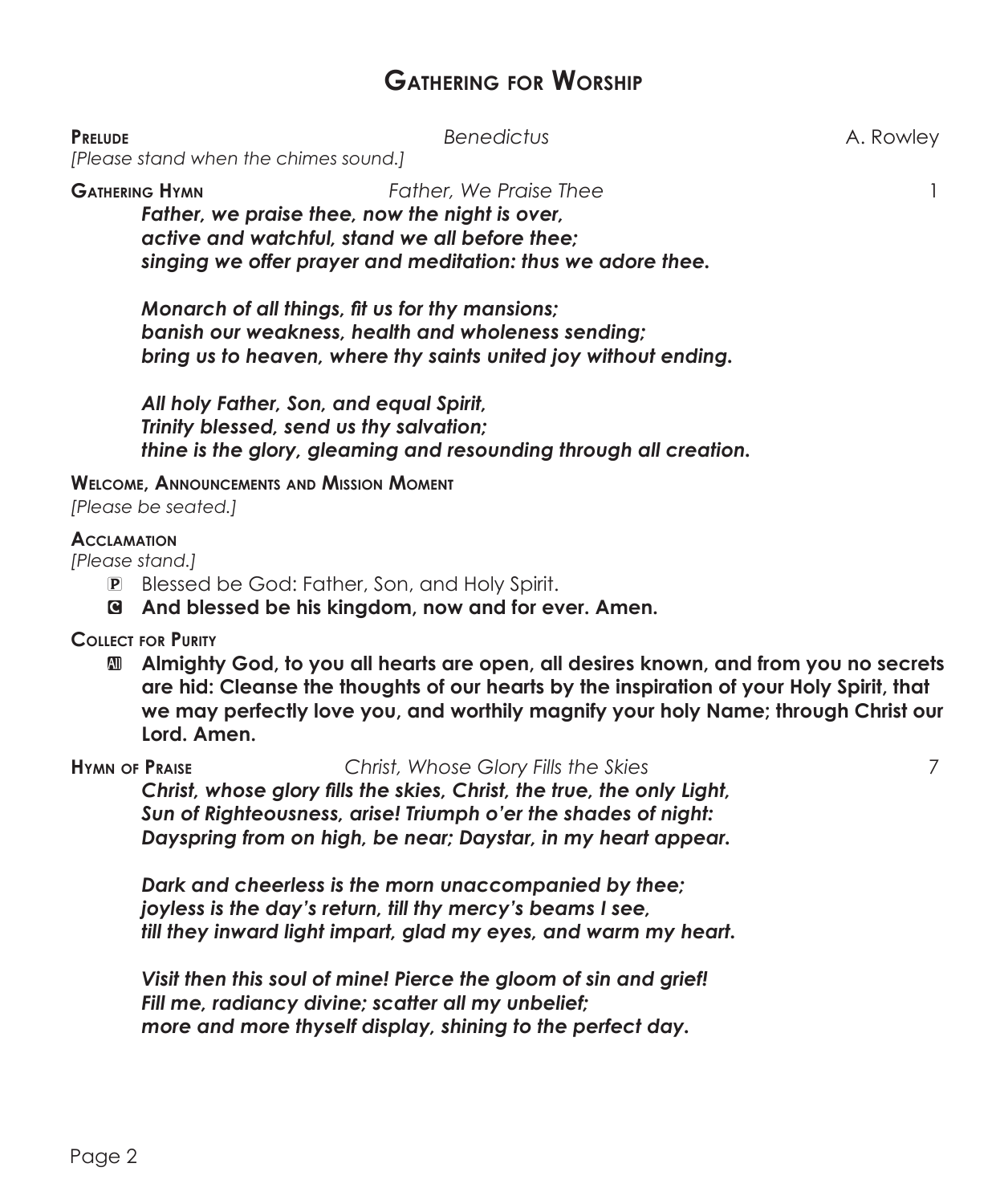### **Collect of the Day**

- P The Lord be with you.
- C **And also with you.**
- P Let us pray… Living God, in Christ you make all things new. Transform the poverty of our nature by the riches of your grace, and in the renewal of our lives make known your glory, through Jesus Christ, our Savior and Lord.
- C **Amen.**

## **Word of God**

**The Readings:** Jeremiah 17:5–10 • Psalm 1 • 1 Corinthians 1:20–31 • Luke 6:17–26 *[Please be seated.]*

The First Reading

L *The First Reading is taken from Jeremiah, chapter 17…*

The Lord proclaims: Cursed are those who trust in mere humans, who depend on human strength and turn their hearts from the Lord. They will be like a desert shrub that doesn't know when relief comes. They will live in the parched places of the wilderness, in a barren land where no one survives. Happy are those who trust in the Lord, who rely on the Lord. They will be like trees planted by the streams, whose roots reach down to the water. They won't fear drought when it comes; their leaves will remain green. They won't be stressed in the time of drought or fail to bear fruit.

The most cunning heart— it's beyond help. Who can figure it out? I, the Lord, probe the heart and discern hidden motives, to give everyone what they deserve, the consequences of their deeds.

- L The Word of the Lord
- C **Thanks be to God.**

The Psalm: [*sing to the tune: All People That on Earth Do Dwell*] *[Please remain seated.]*

*How happy those who have not walked With the ungodly of the land, Nor lingered in the sinners' way, Nor sat with those who mock God's hand.*

*How happy those who love the law And find in it their chief delight; They meditate continually Upon God's law both day and night.*

*Like fruitful trees by flowing streams, With leaves that never fade or fall, Are those who serve God day and night; They find prosperity in all.*

*Then praise our God who knows so well The way in which the righteous go; The path which the ungodly walk Is doomed, as all God's people know.*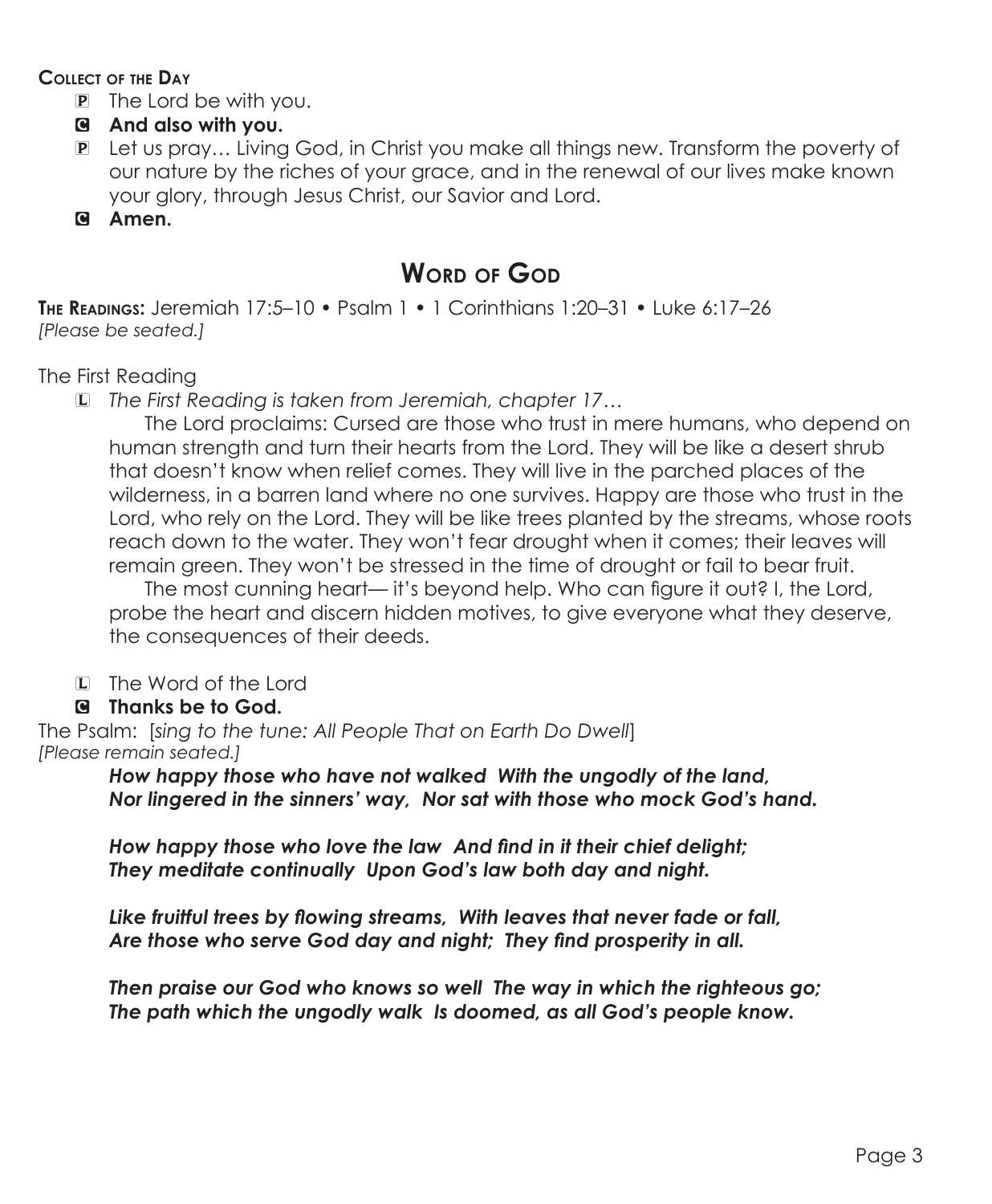The Second Reading:

### L *The Second Reading is taken from 1 Corinthians, chapter 1…*

Where are the wise? Where are the legal experts? Where are today's debaters? Hasn't God made the wisdom of the world foolish? In God's wisdom, he determined that the world wouldn't come to know him through its wisdom. Instead, God was pleased to save those who believe through the foolishness of preaching. Jews ask for signs, and Greeks look for wisdom, but we preach Christ crucified, which is a scandal to Jews and foolishness to Gentiles. But to those who are called—both Jews and Greeks—Christ is God's power and God's wisdom. This is because the foolishness of God is wiser than human wisdom, and the weakness of God is stronger than human strength.

 Look at your situation when you were called, brothers and sisters! By ordinary human standards not many were wise, not many were powerful, not many were from the upper class. But God chose what the world considers foolish to shame the wise. God chose what the world considers weak to shame the strong. And God chose what the world considers low-class and low-life—what is considered to be nothing to reduce what is considered to be something to nothing. So no human being can brag in God's presence. It is because of God that you are in Christ Jesus. He became wisdom from God for us. This means that he made us righteous and holy, and he delivered us. This is consistent with what was written: The one who brags should brag in the Lord!

- L The Word of the Lord.
- C **Thanks be to God.**

**Acclamation** *Epiphany Alleluia sing two times*

*[Please stand.]*

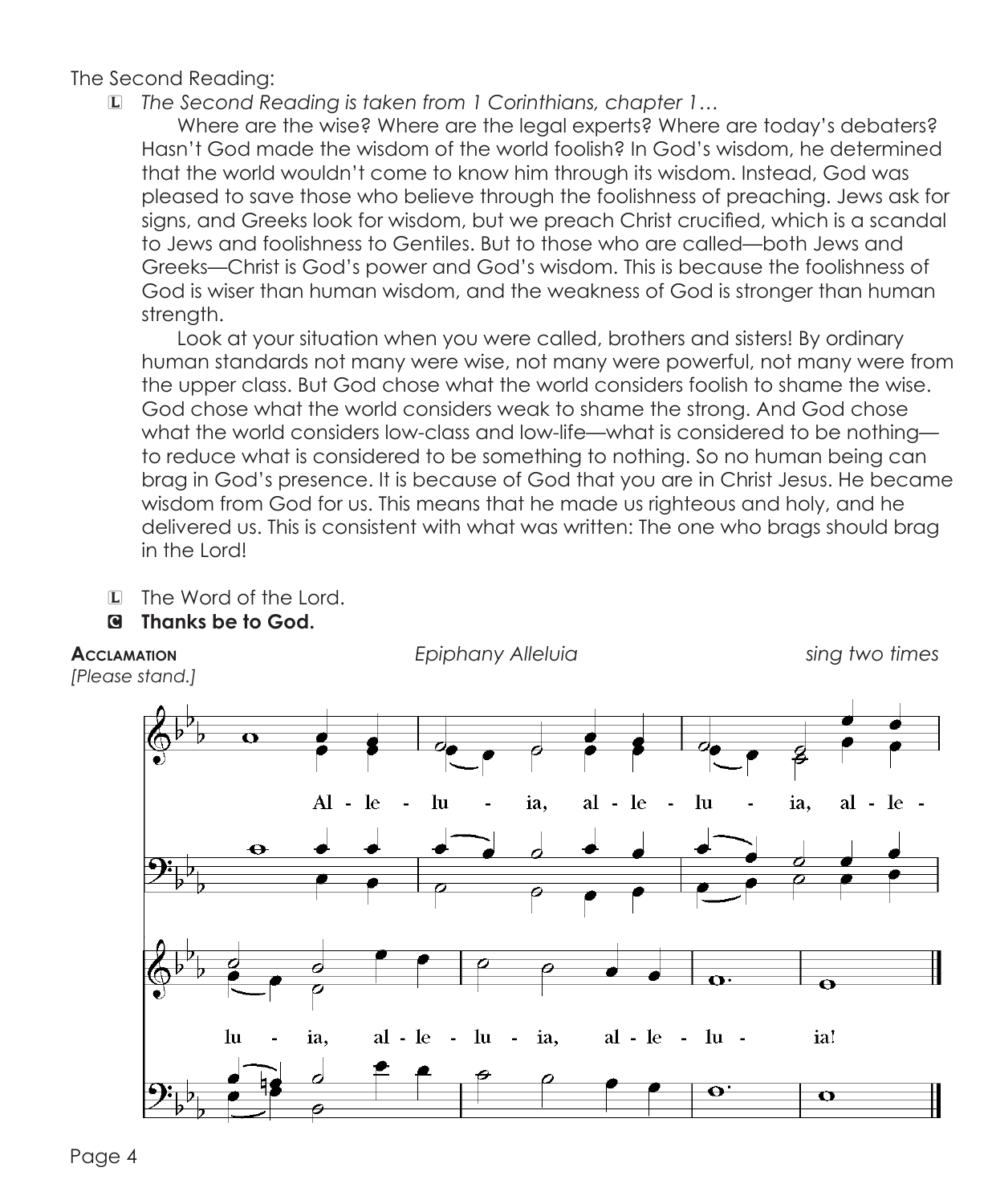The Gospel:

- D The Holy Gospel of our Lord Jesus Christ according to Luke.
- C **Glory to you, Lord Christ.**
- D Jesus came down from the mountain with them and stood on a large area of level ground. A great company of his disciples and a huge crowd of people from all around Judea and Jerusalem and the area around Tyre and Sidon joined him there. They came to hear him and to be healed from their diseases, and those bothered by unclean spirits were healed. The whole crowd wanted to touch him, because power was going out from him and he was healing everyone.

Jesus raised his eyes to his disciples and said:

"Happy are you who are poor, because God's kingdom is yours.

Happy are you who hunger now, because you will be satisfied.

Happy are you who weep now, because you will laugh.

Happy are you when people hate you, reject you, insult you, and condemn your name as evil because of the Human One. Rejoice when that happens! Leap for joy because you have a great reward in heaven. Their ancestors did the same things to the prophets.

 But how terrible for you who are rich, because you have already received your comfort.

How terrible for you who have plenty now, because you will be hungry.

How terrible for you who laugh now, because you will mourn and weep.

How terrible for you when all speak well of you.

Their ancestors did the same things to the false prophets."

- D The Gospel of the Lord.
- C **Praise to you, Lord Christ.**

*[Please be seated.]*

**SERMON** The Rev. Geraldine Buckley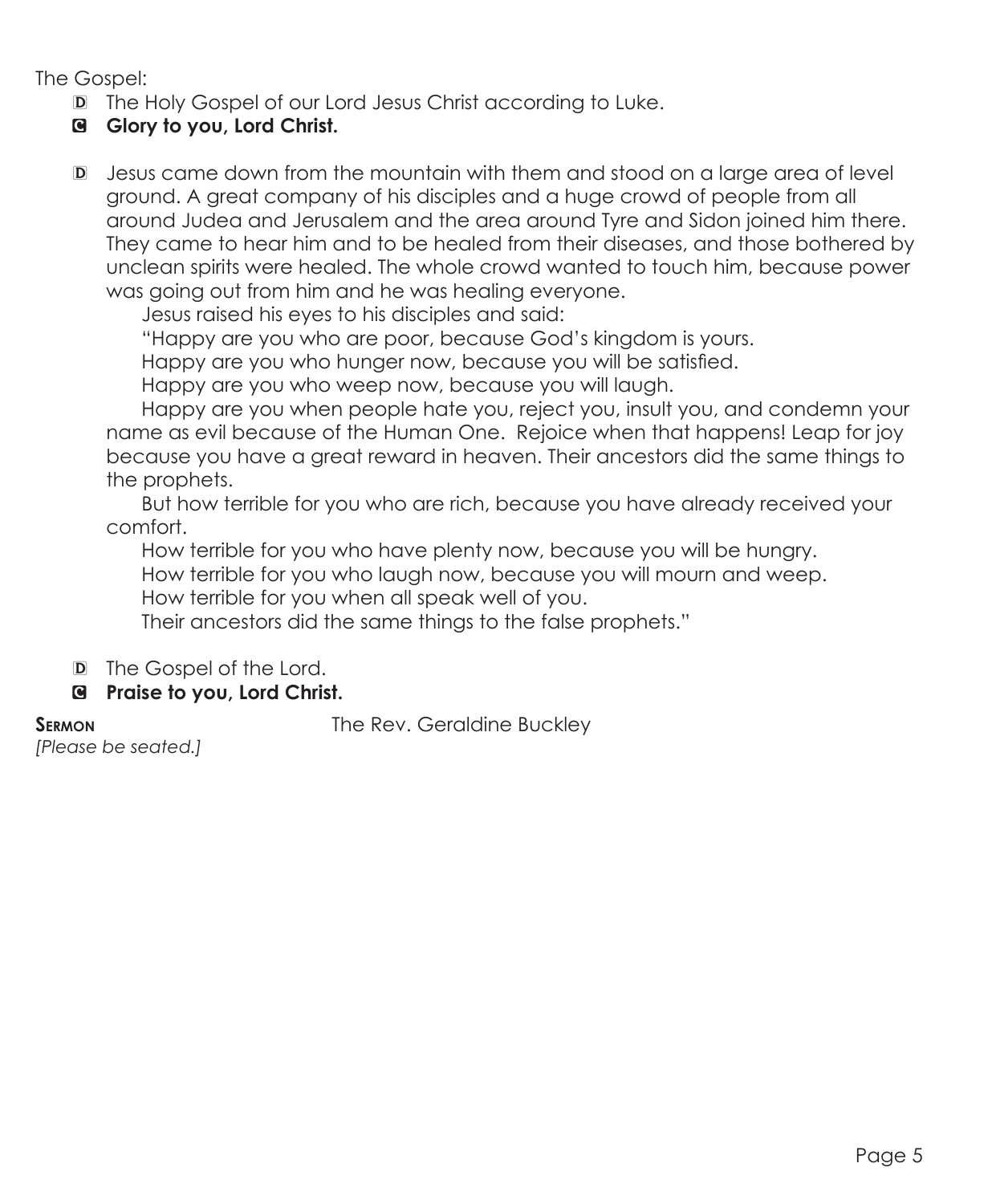*[Please stand.]*

**Sermon Hymn** *Blest Are They*

*Blest are they, the poor in spirit; theirs is the kingdom of God. Blest are they full of sorrrow; they shall be consoled.* 

Refrain *Rejoice and be glad! Blessed are you; holy are you! Rejoice and be glad! Yours is the kingdom of God!*

*Blest are they, the lowly ones; they shall inherit the earth.*  **Blest are they who hunger and thirst; they shall have their fill.** Refrain

*Blest are they who show mercy; mercy shall be theirs. Blest are they, the pure of heart; they shall see God. Refrain* 

*Blest are they who seek peace; they are the children of God.*  **Blest are they who suffer in faith; the glory of God is theirs.** Refrain

*Blest are you who sufffer hate, all because of me. Rejoice, be glad; yours is the kingdom; shine for all to see.* Refrain

**The Nicene Creed**

 $\blacksquare$  We believe in one God, the Father, the Almighty, maker of heaven and earth,  **of all that is, seen and unseen.**

 **We believe in one Lord, Jesus Christ, the only Son of God, eternally begotten of the Father, God from God, Light from Light, true God from true God, begotten, not made, of one Being with the Father. Through him all things were made. For us and for our salvation he came down from heaven: by the power of the Holy Spirit he became incarnate from the Virgin Mary, and was made man. For our sake he was crucified under Pontius Pilate; he suffered death and was buried. On the third day he rose again in accordance with the Scriptures; he ascended into heaven and is seated at the right hand of the Father. He will come again in glory to judge the living and the dead, and his kingdom will have no end.**

 **We believe in the Holy Spirit, the Lord, the giver of life, who proceeds from the Father and the Son. With the Father and the Son he is worshiped and glorified. He has spoken through the Prophets. We believe in one holy catholic and apostolic Church. We acknowledge one baptism for the forgiveness of sins. We look for the resurrection of the dead, and the life of the world to come. Amen.**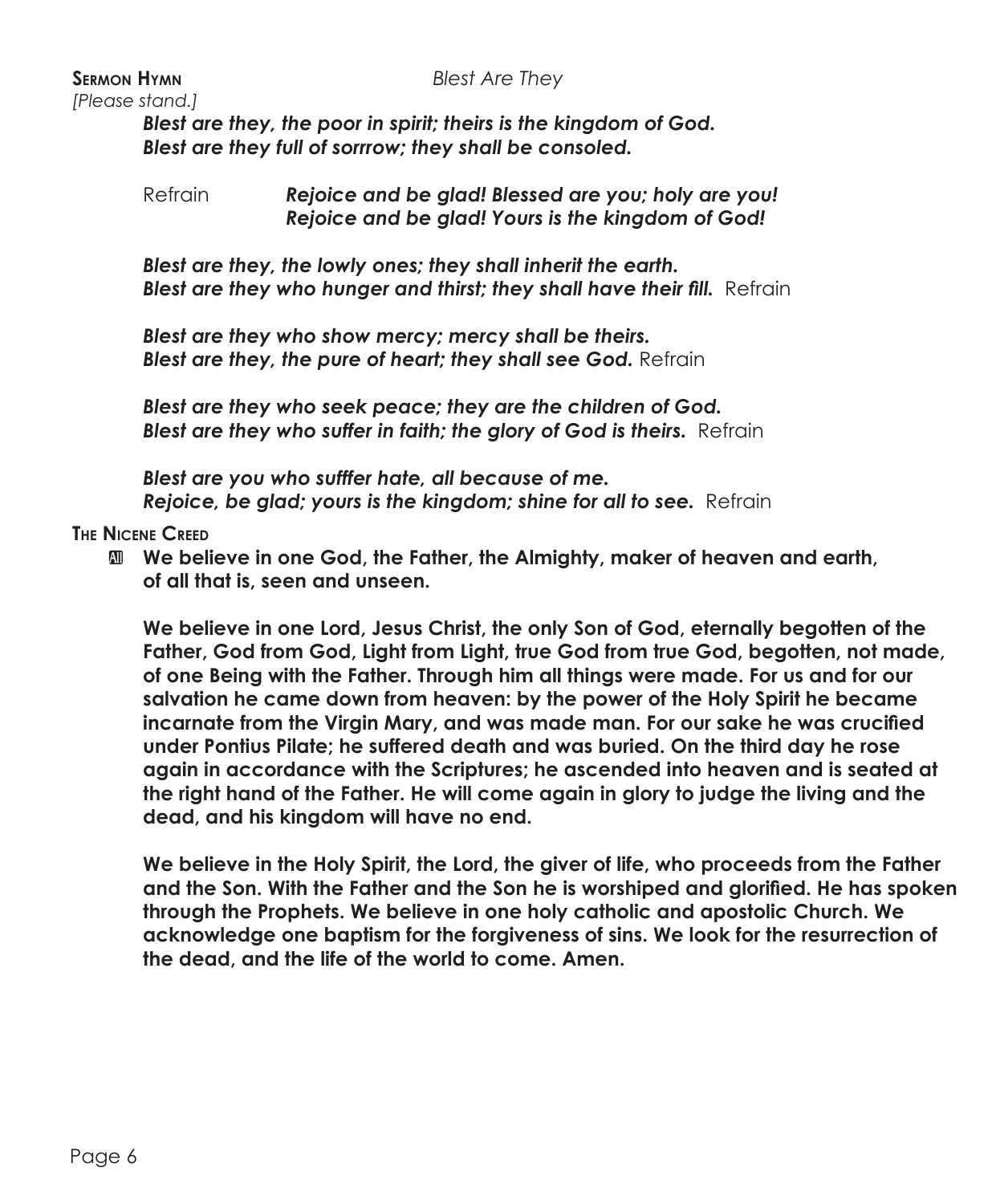### **Prayers of the People**

*[Please sit, stand, or kneel, as you prefer.]*

- D Let us pray for the Church and for the world.
- L Lord Jesus, we pray for your church around the world. Heal the divisions among those who call on your name, so that in spite of our differences we may be a powerful witness to your self-giving love.
- C **Renew us, that we may share your mercy and grace.**
- L Good Shepherd, we pray for leaders all around the globe, including those who set public policy, those who guide people, and those who serve in the armed forces. Help our leaders to care for the least among us, the hungry, the thirsty, the stranger, the poor, the sick and those in prison.
- C **Renew us, that we may learn your justice and peace.**
- L Great Physician, comfort, soothe and bless those who endure sickness, grief or trouble. We pray especially for [*read names in notebook*] and for those we name, aloud or silently [*leave time…*]. We ask that all your children be kept safe from harm.
- C **Renew us, that we may never weary of reaching out to help those who suffer.**
- L Giver of all Good Gifts, we give you our deep thanks for the good things of this life: the flowers given today to the Glory of God in memory of Rochelle Pylman by her husband, Ron, and sister-in-love, Donna; and in memory of Patrick Morris by his family; for people who have reached out to us when we were hungry, thirsty, lonely, afraid, sick or in one of life's many prisons, and for [*read blessings in notebook…* ] We ask you to bless all who are worshipping with us for the first time this month.
- C **Renew us, that we may be a blessing to this world.**
- L Eternal God, bless and receive home those who have died [especially … *read names in notebook*] and those we now name aloud or in our hearts [*leave time…*]. We pray for those who have died in political violence around the world.
- C **Renew us, that we may have the compassion to weep with those who weep.**
- L Creating God, fill us with your Holy Spirit. Grant to those who will complete their RenewalWorks inventory an attitude of discovery and discernment, that your divine will for this congregation may be fulfilled.
- C **Renew us, that we may live in a way that truly honors your image in us, our baptism in you, and our connection with each other. Amen.**

**Commission Vestry, Endowment Fund Board, and Convention Delegates**

### **Prayers and Blessings**

### **The Greeting of Peace**

*[Please stand.]*

- P The peace of the Lord be always with you.
- C **And also with you.** [*All may greet one another in the name of the Lord.*]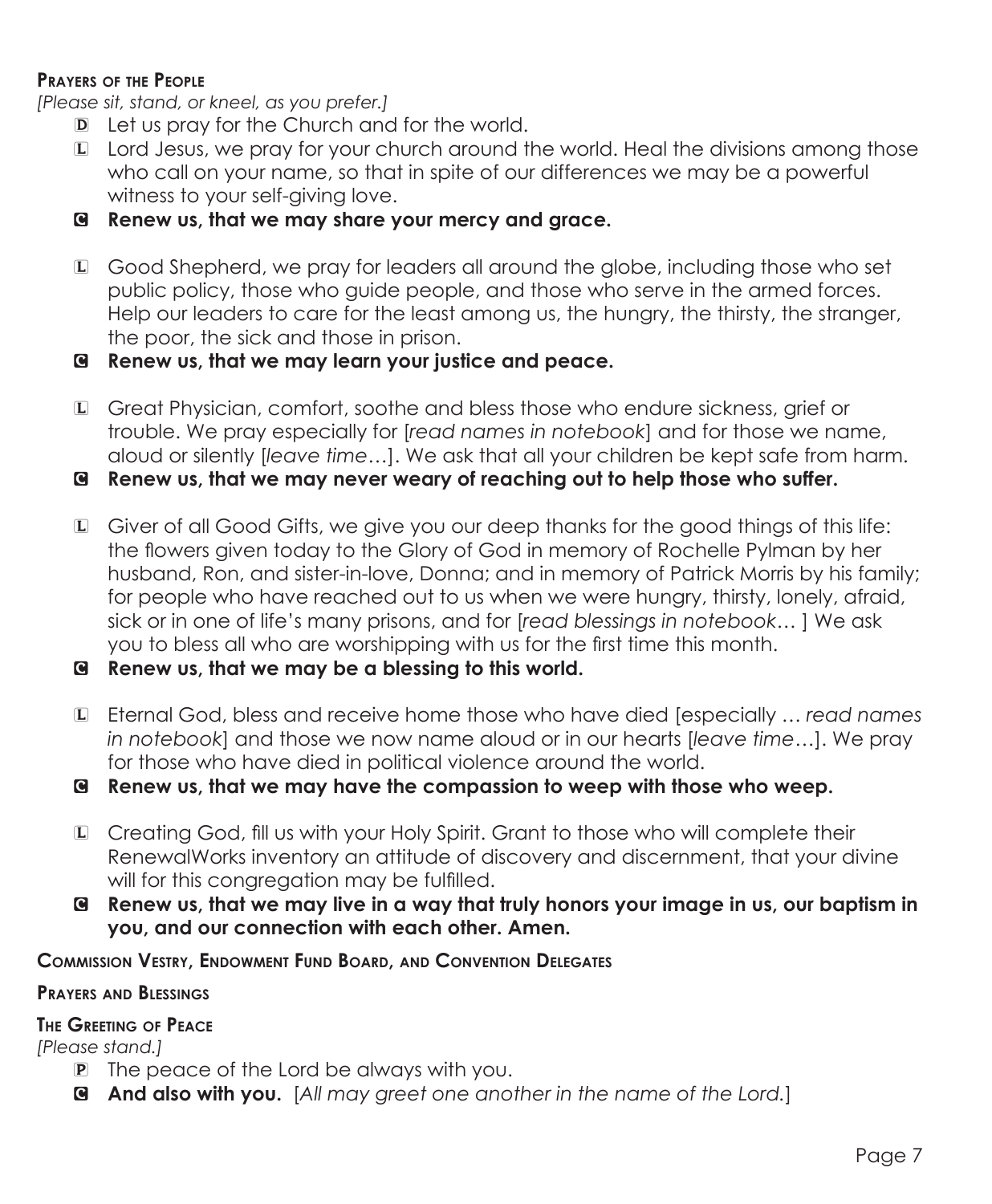## **The Holy Communion**

### **Offertory Sentence**

D I appeal to you, sisters and brothers, by the mercies of God, to present yourselves as a living sacrifice, holy and acceptable to God, which is your spiritual worship. Bring your offerings with a cheerful heart.

**Offertory** *We Are Marching in the Light of God* Siyahamba

*[Please be seated.]* 

### **Presentation**

*[Please stand when the offering plates are given to the Deacon.]*

D We gladly present the fruits of our lives to the God who creates us, redeems us and sustains us. May we have the grace to use them to heal God's world.

**Presentation Hymn** *Son of God, Eternal Savior*

 $\mathbf{M}$  As you, Lord, have lived for others, so may we for others live. *Freely have your gifts been granted; freely may your servants give. Yours the gold and yours the silver, yours the wealth of land and sea; we but stewards of your bounty held in solemn trust will be.*

**The Great Thanksgiving:** Enriching Our Worship, Eucharistic Prayer 3

- P The Lord be with you.
- C **And also with you**.
- P Lift up your hearts.
- C **We lift them to the Lord**.
- P Let us give thanks to the Lord our God.
- C **It is right to give our thanks and praise**.
- P All thanks and praise are yours at all times and in all places, our true and loving God; through Jesus Christ, your eternal Word, the Wisdom from on high by whom you created all things. You laid the foundations of the world and enclosed the sea when it burst out from the womb; you brought forth all creatures of the earth and gave breath to humankind. Wondrous are you, Holy One of Blessing, all you create is a sign of hope for our journey. Through Jesus Christ our great High Priest, in whom we are built up as living stones of a holy temple, that we might offer before you a sacrifice of praise and prayer which is holy and pleasing in your sight. And so as the morning stars sing your praises we join the heavenly beings and all creation as we shout with joy:

C *Holy, holy, holy Lord, God of power and might, heaven and earth are full of your glory. Hosanna in the highest. Hosanna in the highest. Blessed is he who comes in the name of the Lord. Hosanna in the highest. Hosanna in the highest.*

*[Please stand or kneel, as you choose.]*

P Glory and honor are yours, Creator of all, your Word has never been silent; you called a people to yourself, as a light to the nations, you delivered them from bondage and led them to a land of promise. Of your grace, you gave Jesus to be human, to share our life, to proclaim the coming of your holy reign and give himself for us, a fragrant offering. Through Jesus Christ our Redeemer, you have freed us from sin, brought us into your life, reconciled us to you, and restored us to the glory you intend for us.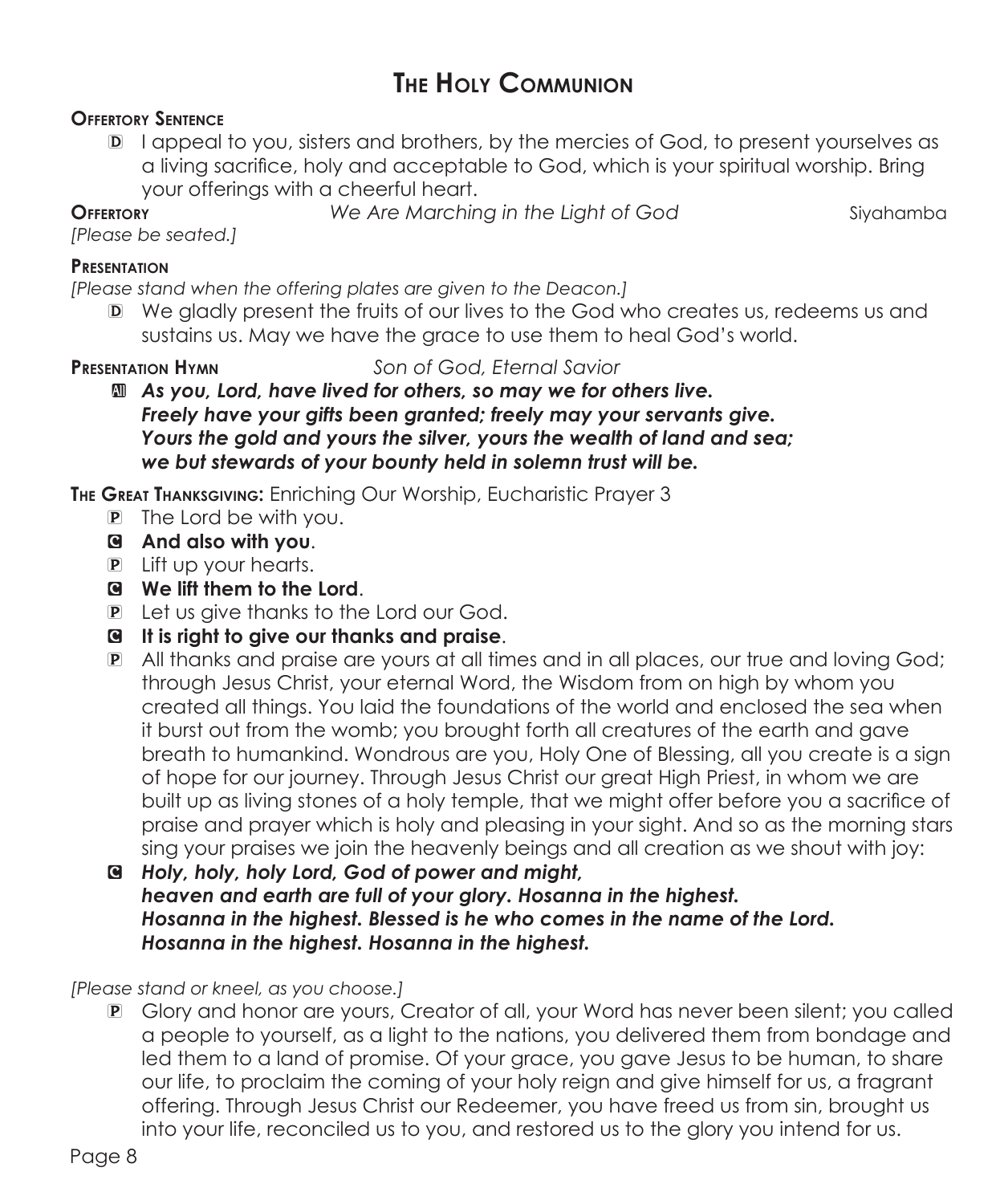P We thank you that on the night before he died for us Jesus took bread, and when he had given thanks to you, he broke it, gave it to his friends and said: "Take, eat, this is my Body, broken for you. Do this for the remembrance of me."

 After supper Jesus took the cup of wine, said the blessing, gave it to his friends and said: "Drink this, all of you: this cup is the new Covenant in my Blood, poured out for you and for all for the forgiveness of sin. Do this for the remembrance of me."

 And so, remembering all that was done for us: the cross, the tomb, the resurrection and ascension, longing for Christ's coming in glory, and presenting to you these gifts your earth has formed and human hands have made, we acclaim you, O Christ:

C **Dying, you destroyed our death. Rising, you restored our life. Christ Jesus, come in glory!**

 **Send your Holy Spirit upon us and upon these gifts of bread and wine that they may be to us the Body and Blood of your Christ. Grant that we, burning with your Spirit's power, may be a people of hope, justice and love. Giver of Life, draw us together in the Body of Christ, and in the fullness of time gather us with all your people into the joy of our true eternal home.**

- P Through Christ and with Christ and in Christ, by the inspiration of your Holy Spirit, we worship you our God and Creator in voices of unending praise.
- C **Blessed are you now and for ever. AMEN.**

### **The Lord's Prayer**

- P And now as our Savior Christ has taught us, we are bold to say:
- a **Our Father, who art in heaven, hallowed be thy Name, thy kingdom come, thy will be done, on earth as it is in heaven. Give us this day our daily bread. And forgive us our trespasses, as we forgive those who trespass against us. And lead us not into temptation, but deliver us from evil. For thine is the kingdom, and the power, and the glory, for ever and ever. Amen.**

### **The Breaking of the Bread**

- P The living Bread is broken for the life of the world.
- C **Lord, unite us in this foretaste of the feast to come.**

*All Who Hunger, Gather Gladly*

*All who hunger, gather gladly; holy manna is our bread. Come from wilderness and wand'ring. Here in truth we will be fed. You that yearn for days of fullness, all around us is our food. Taste and see the grace eternal. Taste and see that God is good.*

P The Gifts of God for the People of God. Take them in remembrance that Christ died for you, and feed on him in your hearts by faith, with thanksgiving.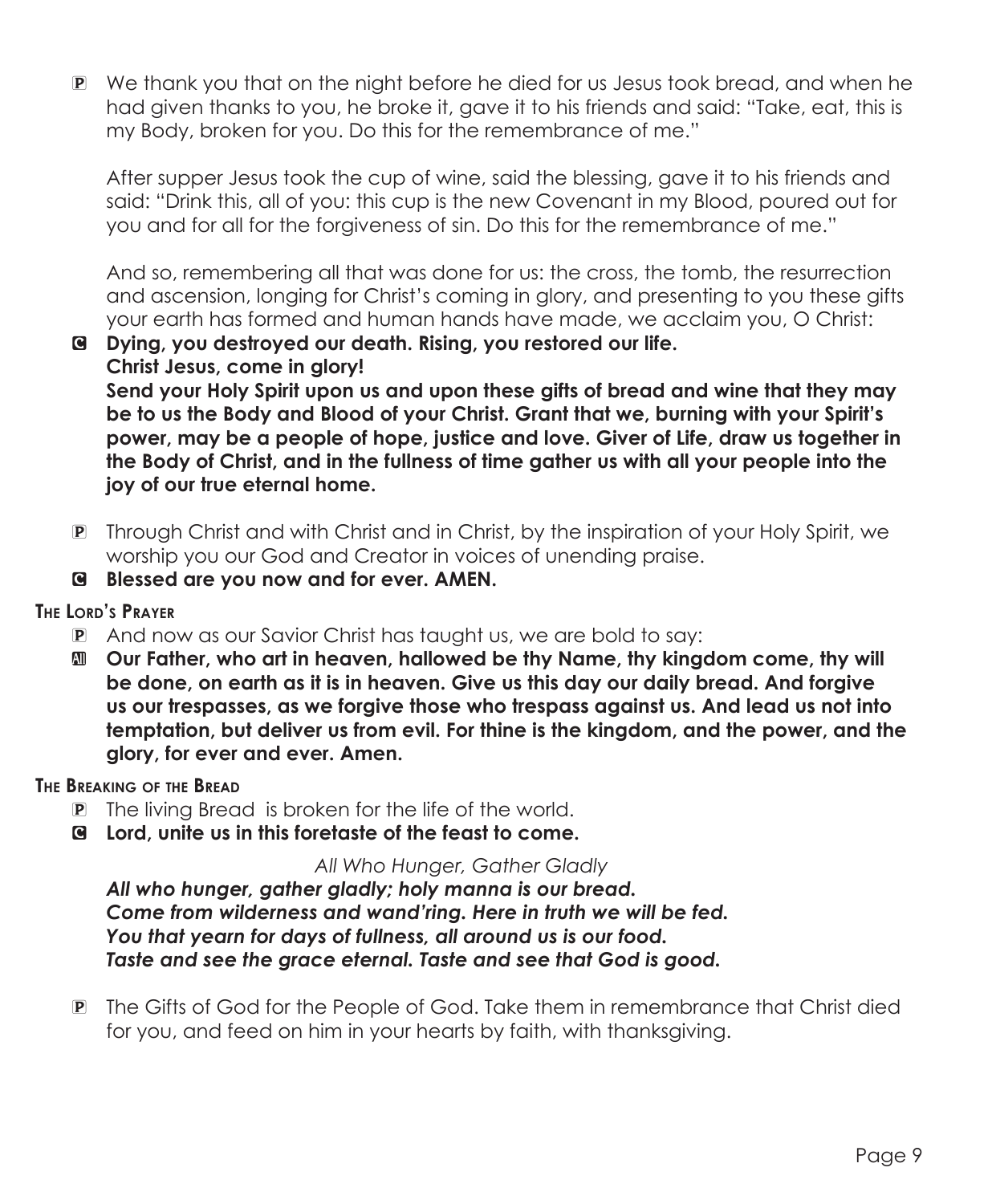*[You may be seated. All are welcome at the Lord's Table. Please follow the directions of the usher, who will let you know when it's your turn to go to the altar rail. You may stand or kneel. To receive, hold your hands in front of you, one palm over the other. The priest will place a wafer there. You may either consume it immediately, and then sip from the cup of wine when it comes to you, or, you may wait and dip the wafer into the wine. When you are finished, please return to your seat by the side aisle.]*

### **Our Prayer Team will be in the south narthex (at the back of the church) during Holy Communion to pray with you for healing, guidance, a loved one, or anything else on your heart.**

**Communion Music** *[Please remain seated.]*

### **Communion Chant** *Where True Charity [Please repeat this chant until the musician stops playing the tune.]*

*Where true charity and love abide, God is dwelling there; God is dwelling there.*

### **Prayer After Communion**

*[Please stand or kneel, as you choose.]*

- P Let us pray…
- C **Loving God, we give you thanks for restoring us in your image and nourishing us with spiritual food in the Sacrament of Christ's Body and Blood. Now send us forth a people, forgiven, healed, renewed; that we may proclaim your love to the world and continue in the risen life of Christ our Savior. Amen.**

### **The Blessing**

*[Please stand.]*

P Beloved, life is short, and we do not have much time to gladden the hearts of those who travel with us, so be quick to love and make haste to be kind. As you leave this place, the blessing of God the Father, God the Son, and God the Holy Spirit be upon you and remain with you, now and forever.

C **Amen.**

**Sending Hymn** *Go, My Children, with My Blessing*

*"Go, my children, with my blessing, never alone. Waking, sleeping, I am with you, you are my own. In my love's baptismal river I have made you mine forever. Go, my children, with my blessing, you are my own."*

*"Go, my children, sins forgiven, at peace and pure. Here you learned how much I love you, what I can cure. Here you heard my dear son's story, here you touched him, saw his glory. Go, my children, sins forgiven, at peace and pure."*

*"Go, my children, fed and nourished, closer to me. Grow in love and love by serving, joyful and free. Here my Spirit's power filled you, here my tender comfort stilled you. Go, my children, fed and nourished, joyful and free."*